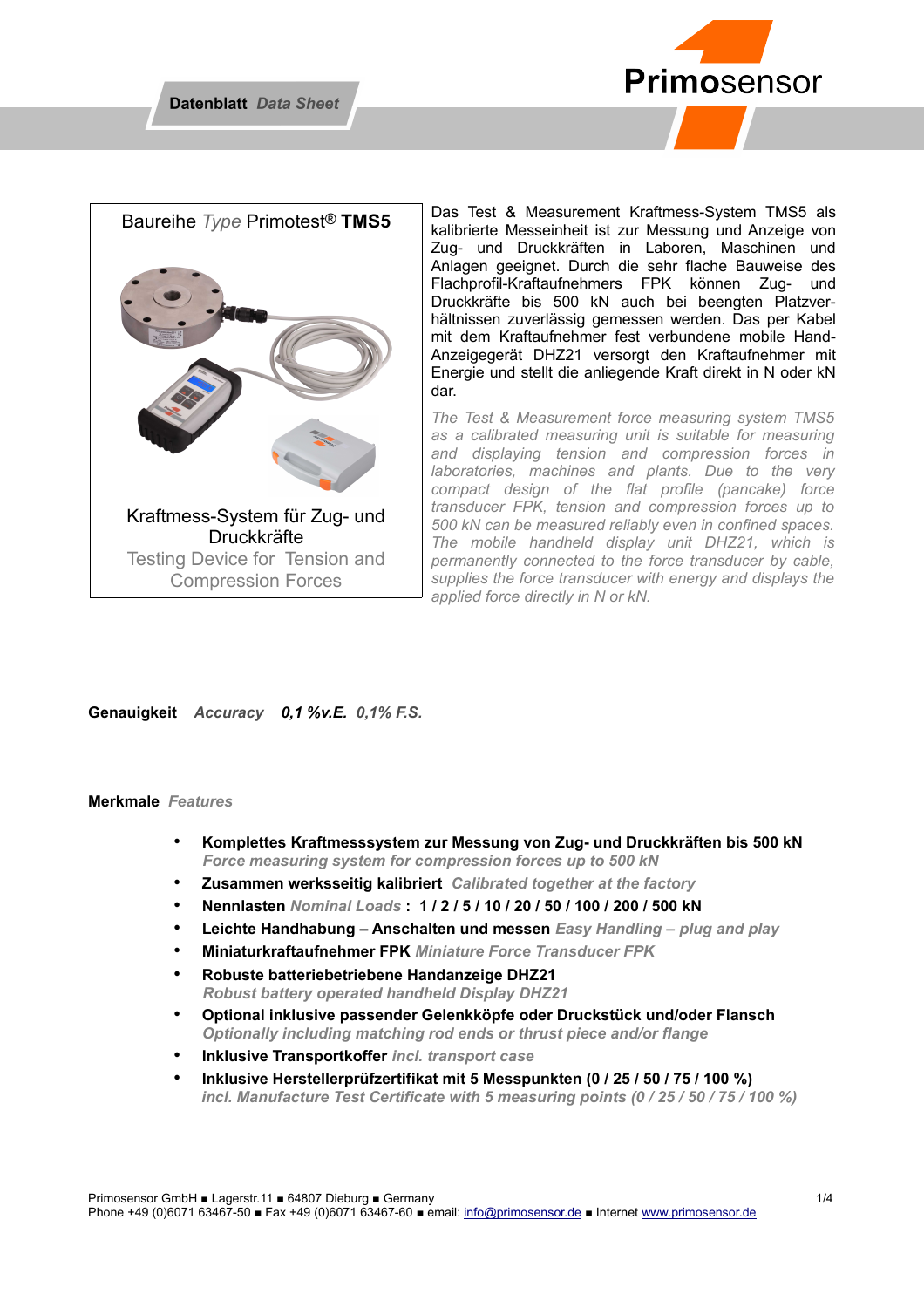

### **Maße und Nennlasten Kraftaufnehmer FPK** *Dimensions and Nominal Loads FPK*



| illier FPN<br><i><u>Dimensions and Nominal Loads FPN</u></i> |            |                |            |            |            |            |           |            |               |           |
|--------------------------------------------------------------|------------|----------------|------------|------------|------------|------------|-----------|------------|---------------|-----------|
| <b>Nennlast</b><br><b>Nominal</b><br>Load (kN)               | ØA<br>[mm] | B<br>[mm]      | ØC<br>[mm] | ØD<br>[mm] | ØE<br>[mm] | ØF<br>[mm] | K<br>[mm] | ØT<br>[mm] | P<br>[mm]     | Z<br>[mm] |
| 1/2/5/10                                                     | 90         | 2              | 60         | 6,6        | 25         | M12x1,75   | 32        | 75         | $4x90^\circ$  | 2         |
| 20/50                                                        | 150        | $\overline{2}$ | 105        | 11         | 55         | M24x2      | 38        | 130        | $8x45^\circ$  | 2         |
| 100 / 200                                                    | 181,5      | 2              | 135        | 13         | 70         | M36x3      | 42        | 160        | $8x45^\circ$  | 3         |
| 500                                                          | 240        | $\overline{2}$ | 160        | 17         | 90         | M45x3      | 60        | 200        | $12x30^\circ$ | 3         |
|                                                              |            |                |            |            |            |            |           |            |               |           |
|                                                              |            |                |            |            |            |            |           |            |               |           |

#### **Bestellnummern** *Order Numbers*

| рсэклпанны сын самы таллоого           |                         |  |  |
|----------------------------------------|-------------------------|--|--|
| <b>Nennlast</b><br><b>Nominal Load</b> | Bestellnr. Order Number |  |  |
| $1$ kN                                 | TMS5001kNm201           |  |  |
| $2$ kN                                 | TMS5002kNm201           |  |  |
| $5$ kN                                 | TMS5005kNm201           |  |  |
| 10 kN                                  | TMS5010kNm201           |  |  |
| 20 kN                                  | TMS5020kNm201           |  |  |
| 50 kN                                  | TMS5050kNm201           |  |  |
| 100 kN                                 | TMS5100kNm201           |  |  |
| 200 kN                                 | TMS5200kNm201           |  |  |
| 500 kN                                 | TMS5500kNm201           |  |  |

### **Technische Daten Kraftaufnehmer FPK** *Technical Data Force Transducer FPK*

| <b>Nennlast</b> Nominal Load F <sub>nom</sub> | 1/2/5/10/20/50/100/200/500<br>kN |  |  |
|-----------------------------------------------|----------------------------------|--|--|
| <b>Grenzlast</b> Limit Load                   | 150 % F <sub>nom</sub>           |  |  |
| <b>Bruchlast</b> Breaking Load                | 300 % F <sub>nom</sub>           |  |  |
| <b>Ausgangssignal Output Signal</b>           | 2 mV/V $\pm$ 0.1 %               |  |  |
| Genauigkeit Accuracy                          | 0.05 % v.E. % F.S.               |  |  |
| Wiederholgenauigkeit Repeatability            | 0,02 %v.E. %F.S.                 |  |  |
| Kriechen Creep (20 min)                       | 0,02 %v.E. %F.S.                 |  |  |
| Spannungsversorgung Voltage Supply UB         | $<$ 15 VDC                       |  |  |

Primosensor GmbH ■ Lagerstr.11 ■ 64807 Dieburg ■ Germany 2/4

Phone +49 (0)6071 63467-50 ■ Fax +49 (0)6071 63467-60 ■ email: [info@primosensor.de](mailto:info@primosensor.de) ■ Internet [www.primosensor.de](http://www.primosensor.de/)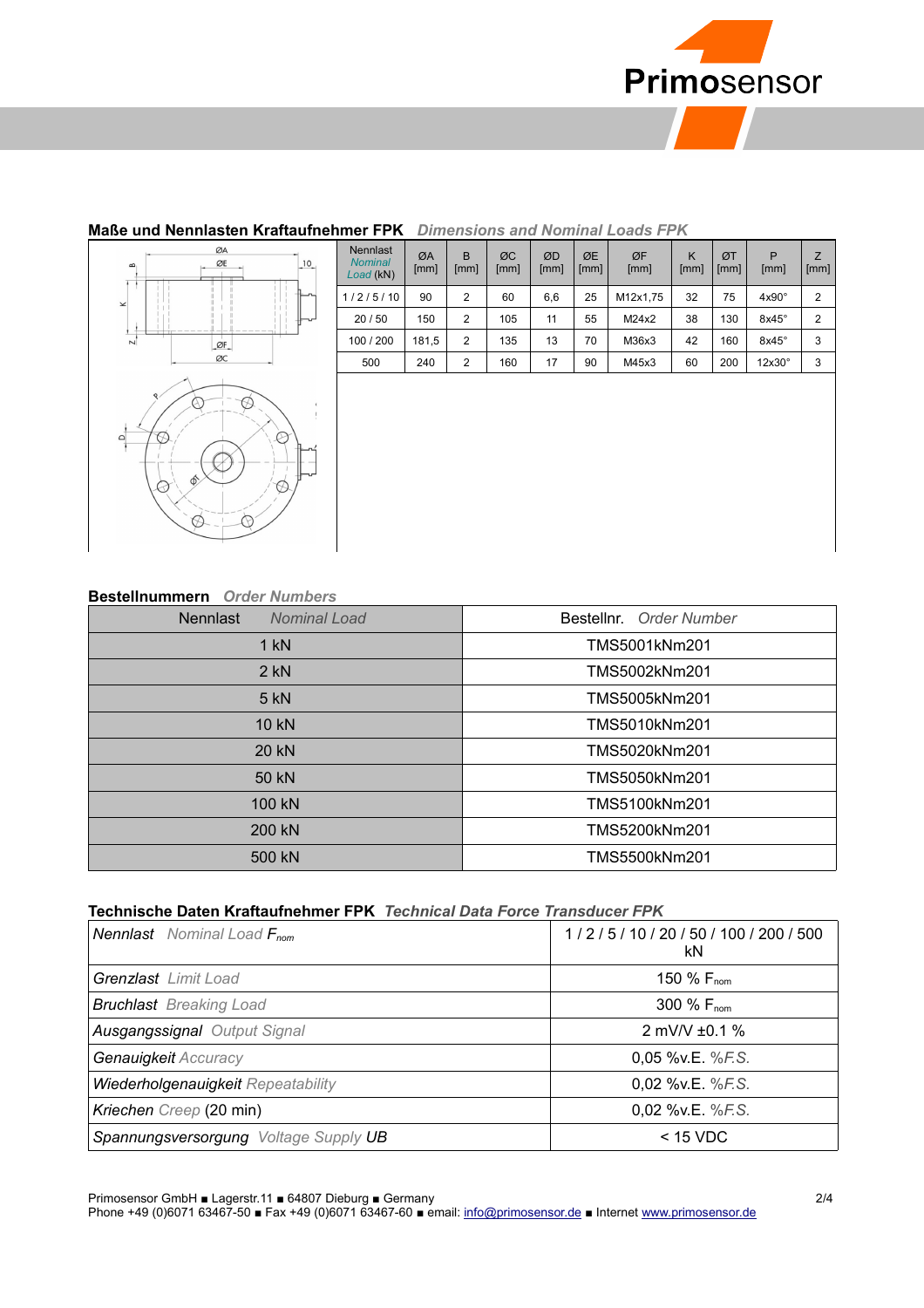

| Eingangswiderstand Input resistance                                                | $700 \pm 20$ Ohm                                                     |  |  |
|------------------------------------------------------------------------------------|----------------------------------------------------------------------|--|--|
| Ausgangswiderstand Input resistance                                                | $700 \pm 5$ Ohm                                                      |  |  |
| <b>Nenntemperaturbereich</b> Nominal Temperature Range                             | $-10$ +50 $^{\circ}$ C                                               |  |  |
| Gebrauchstemperaturbereich Service Temperature Range                               | $-20$ +70°C                                                          |  |  |
| Temperaturkoeffizient TemperatureEffect<br><b>Nullpunkt</b> zero<br>Spanne<br>span | $<$ 0,05 % F <sub>nom</sub> /10K<br>$<$ 0,05 % F <sub>nom</sub> /10K |  |  |
| Nennmessweg Nominal Deflection                                                     | $< 0.2$ mm                                                           |  |  |
| Nullsignaltoleranz Zero Balance                                                    | $<$ ±1,5 %v.E. %F.S.                                                 |  |  |
| Zul. Schwingbreite nach Max. Dynamic Load acc. to DIN 50100                        | $\pm$ 80% $\mathsf{F}_{\mathsf{nom}}$                                |  |  |
| Vibrationsbeständigkeit Vibration Resistance                                       | 20g, 100 h, 50150 Hz                                                 |  |  |
| Elektrischer Anschluss Electrical Connector                                        | Stecker 6-polig connector 6-pole<br>im Lieferumfang included         |  |  |
| Schutzklasse Protection Type DIN 60529                                             | IP 65                                                                |  |  |
| Material Messfeder<br><b>Material Deformation Body</b>                             | Rostfreier Stahl<br><b>Stainless Steel</b>                           |  |  |

#### **Technische Daten Handanzeige DHZ21** *Technical Data Mobile Indicator DHZ21*

| <b>Anzeige</b> Display                               | 12-stellige, 2-zeilige LCD-Anzeige, beleuchtet<br>12-digit 2-line LCD Display, illuminated |
|------------------------------------------------------|--------------------------------------------------------------------------------------------|
| Eingangssignal Input Signal                          | $+/- 2$ mV/V                                                                               |
| Genauigkeit Accuracy                                 | $0,1$ v.d. Messsp. $0,1$ % of span                                                         |
| Sensorversorgung Sensor Supply Voltage               | $3,3$ V                                                                                    |
| Interne Auflösung Internal Resolution                | 16 bit                                                                                     |
| Zul. Brückenwiderstände Perm. Bridge Resistances     | 100 Ohm bis 500 kOhm                                                                       |
| Messrate einstellbar Measurement rate adjustable     | 10 Hz, 20 Hz, 100 Hz                                                                       |
| Nenntemperaturbereich Nominal Temperature Range      | $0^{\circ}$ C bis +50 $^{\circ}$ C                                                         |
| Lagertemperaturbereich Storage Temperature Range     | -20 $^{\circ}$ C bis +70 $^{\circ}$ C                                                      |
| Versorgung Power Supply                              | 4 x Batterie Typ AA                                                                        |
| Stromaufnahme o. Sensor Curr. Consumption w/o sensor | ca. 80mA                                                                                   |
| <b>Betriebsdauer</b> Operating time                  | > 8 h Dauerbetrieb Continuous operation                                                    |
| Auto off time einstellbar adjustable                 | 8, 30, 60 min / offs                                                                       |
| <b>EMV Richtlinie EMC</b>                            | 2014/30/EU                                                                                 |
| Niederspannungsrichtline LVD                         | 2014/35/EU                                                                                 |

Primosensor GmbH ■ Lagerstr.11 ■ 64807 Dieburg ■ Germany 3/4

Phone +49 (0)6071 63467-50 ■ Fax +49 (0)6071 63467-60 ■ email: [info@primosensor.de](mailto:info@primosensor.de) ■ Internet [www.primosensor.de](http://www.primosensor.de/)